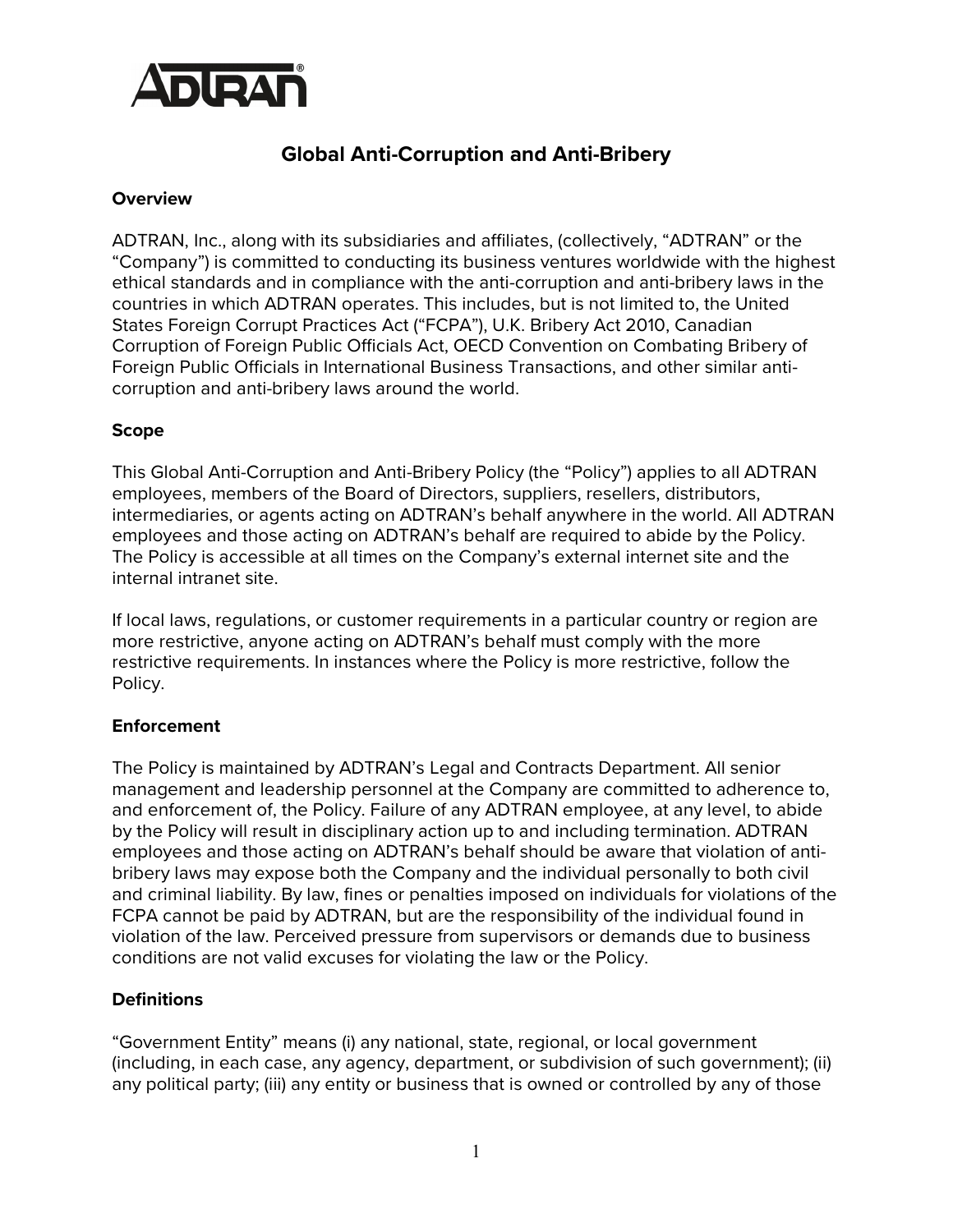

bodies listed in subcategory (i) or (ii); or (iv) any international organization (e.g. United Nations, International Monetary Fund, World Bank, etc.).

"Government Official" means (i) any director, officer, employee, agent, or representative (including anyone elected, nominated, or appointed to be a director, officer, employee, agent or representative) of any Government Entity, or anyone otherwise acting in an official capacity on behalf of a Government Entity; (ii) any political party, political party official, or political party employee; (iii) any candidate for public or political office; (iv) any royal or ruling family member; or (v) any agent or representative of any of those persons listed in subcategories (i) through (iv).

"Close Family Member" means (i) the individual's spouse; (ii) the individual's and the spouse's grandparents, parents, siblings, children, nieces, nephews, aunts, uncles, and first cousins; (iii) the spouse of any persons listed in subcategory (ii); (iv) any other person who shares the same household with the individual.

### **Policy Statements**

#### *On Bribery*

In accordance with anti-corruption and anti-bribery laws around the world, ADTRAN employees must not promise, offer, give, or authorize to give anything of value, directly or indirectly, to anyone – particularly any Government Official or Close Family Member of any Government Official – in an attempt to obtain or retain business or to secure any improper advantage. Please be aware that this prohibition applies regardless of whether or not anything of value was actually given or received, and whether or not any improper advantage to ADTRAN was actually received.

*Examples of Bribery May Include:*

#### *Charitable Contributions*

Although donations to charitable organizations are commendable, inappropriate donations made to organizations in which a Government Official or Close Family Member of a Government Official holds a leading role may violate anti-corruption and anti-bribery laws. An ADTRAN representative should never make a charitable donation at the request of any Government Official or Close Family Member of any Government Official. In no event should any charitable contribution be made as a way to conceal corrupt influential payments. Any contribution to be made by or in the name of ADTRAN must be reviewed and approved in advance to ensure compliance with all laws, foreign and domestic. To receive approval for a charitable contribution made in the name of ADTRAN, please contact Team ADTRAN [\(teamadtran@ADTRAN.com\)](mailto:teamadtran@ADTRAN.com).

#### *Gifts*

ADTRAN is aware that in certain cultures and settings, small gifts of nominal value may be a reasonable and customary practice to reflect esteem and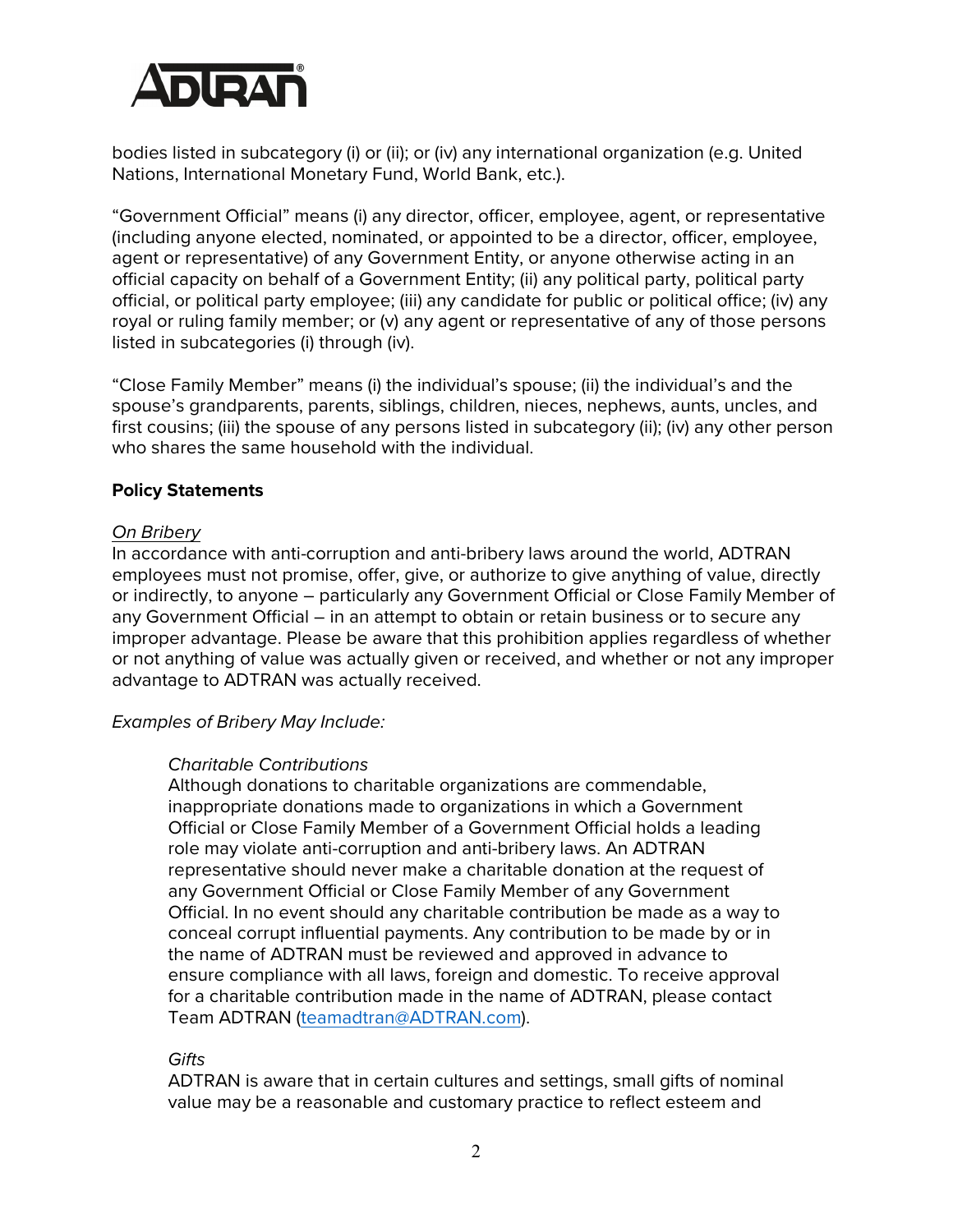

build goodwill. All gifts in such a setting must be given openly, with preauthorization provided by an employee's manager, and with all expense documentation provided to the Finance Department for accurate and transparent recording. In no event should a gift be given to a third party that exceeds USD \$100.00 in cost. In addition, any such gift must be appropriate (i.e. may not be cash, gift cards, any item prohibited by law, or anything given with an attempt to gain an improper advantage), and the purpose of the gift must not be to obtain special or favored treatment of any kind.

Similarly, and pursuant to the ADTRAN Code of Business Conduct & Ethics, which is accessible at all times on the Company's external internet site and internal intranet site, no employee should accept a gift if the gift could influence or interfere with your decision-making. An employee may only accept small gifts of modest value, such as outlined above.

#### *Entertainment*

ADTRAN may provide, and an ADTRAN employee may accept, entertainment that is reasonable in the context of the Company's business. Entertainment that is lavish or frequent may appear to influence independent judgment. Any entertainment that could influence independent judgment should be avoided and discussed with your manager.

#### *Travel*

ADTRAN may, in some circumstances, directly pay for the travel and lodging expenses incurred by customers, agents, or suppliers in connection with a visit to an ADTRAN facility or installation site. The visit must be for business purposes and must be approved in advance by the Vice President of the business unit hosting the customers, agents, or suppliers. If reasonable and bona fide travel and lodging expenses are incurred by or on behalf of any Government Official or Close Family Member of a Government Official, the expenses must be paid directly (i.e. not reimbursed or provided directly to the Government Official or Close Family Member of a Government Official) and must be directly related to the promotion, demonstration, or explanation of ADTRAN products or services; or the execution or performance of a contract with a foreign government or agency. An ADTRAN employee may accept such travel pursuant to the same stipulations. Any travel that could influence independent judgment should be avoided and discussed with your manager.

#### *Expediting/Facilitating Payments*

In certain limited circumstances, expediting payments may be made in order to expedite a routine governmental action in a non-discretionary act. Examples include: government processing of a visa; supplying utilities;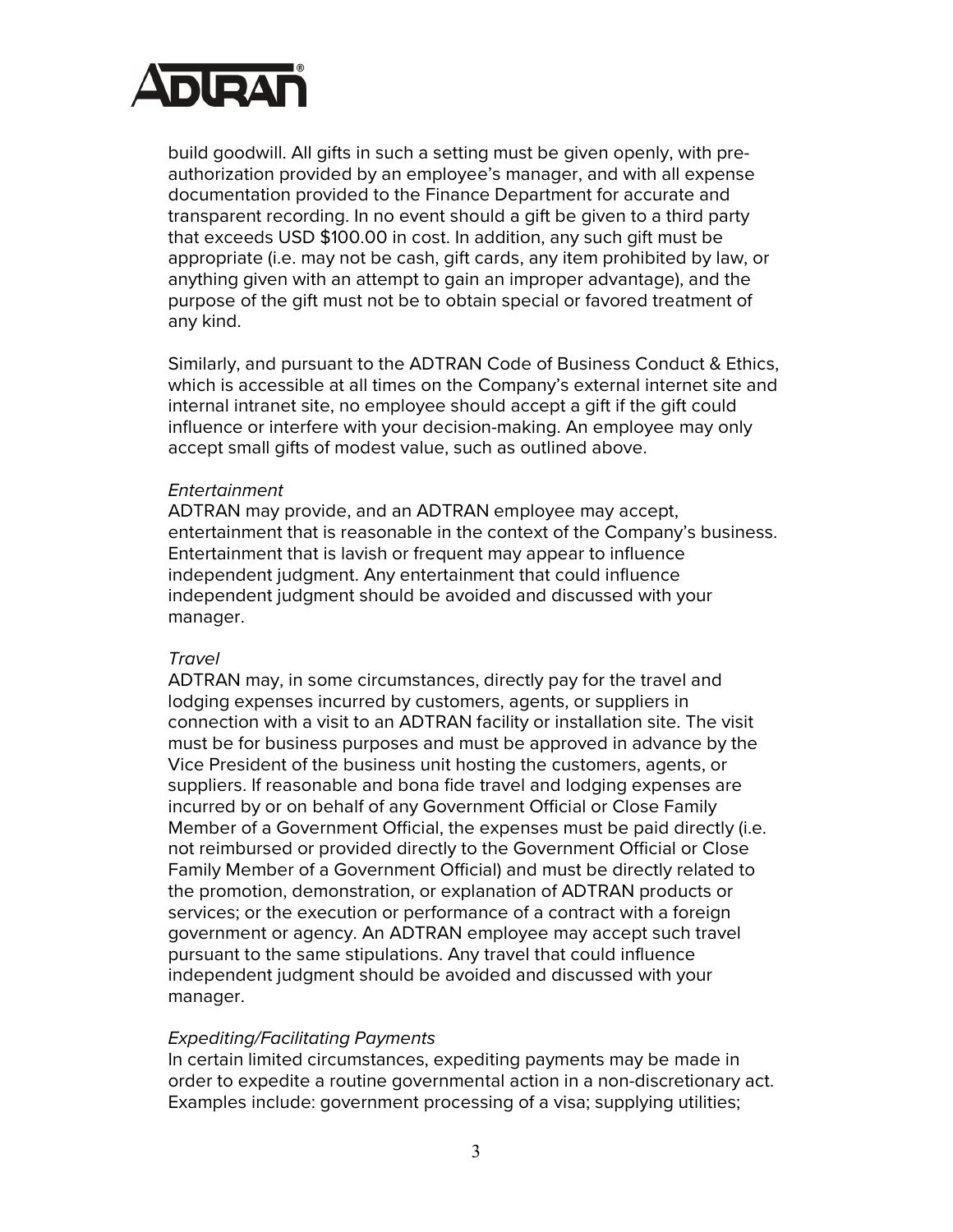

providing mail service; or conducting an inspection. Although the FCPA makes an exception for expediting payments, most other international anticorruption and anti-bribery laws expressly prohibit any expediting or facilitating payment. As such, ADTRAN prohibits any expediting or facilitating payment unless: there is absolutely no alternative; an expediting payment is customary in the country in which the expediting payment is requested and not prohibited by law; pre-authorization is provided by a Senior Vice President or his/her designee; and the expediting payment is nominal. If a facilitating payment is needed to secure personal safety, please make the payment and contact the Legal and Contracts Department as soon as possible after safety is secured.

#### *Aiding and Abetting*

Both companies and individuals can be held civilly liable for aiding and abetting FCPA anti-bribery violations if they knowingly or recklessly provide substantial assistance to a violator. An ADTRAN representative shall not assist, aid, or cause a bribe on behalf of another party, such as a customer.

### *On Accounting*

As an issuer of securities in the United States, ADTRAN must make and keep books and records that accurately and fairly reflect the transactions of the Company. ADTRAN must also maintain a system of internal accounting controls sufficient to assure management's control, authority, and responsibility over the Company's assets. Accordingly, any and all expenditures, gifts, marketing materials, hospitality items, charitable donations, and any other payments must be accurately reported and recorded in reasonable detail. Undisclosed, unauthorized or unrecorded accounts, assets, payments, or expenditures must not be created or retained for any purpose. No false or artificial entries may be made. No entry may be made or recorded in ADTRAN's books and records or reported in any disclosure document that misrepresents, hides, or disguises the true nature of the event or transaction. All entries and reports must be made promptly. Circumventing or in any way attempting to evade ADTRAN's internal accounting controls is expressly prohibited.

### **Employee Engagement**

### *Training*

All ADTRAN employees are required to take an anti-corruption training course through the online ADTRAN Learning Network at the time of hire and every two years thereafter. In addition, employees will be provided with periodic live training sessions. If you have any questions that are not answered in training, or are unsure of any aspect of this Policy, you may at any time seek additional guidance. A number of resources are available to help you including your manager, your Vice President or other senior executive, and [compliance@ADTRAN.com.](mailto:compliance@ADTRAN.com) All inquiries will be treated confidentially to the extent allowed by law. As noted above, the Policy is accessible at all times on the Company's external internet site and the internal intranet site [\(http://qm.adtran.com/LC/SitePages/Home.aspx\)](http://qm.adtran.com/LC/SitePages/Home.aspx).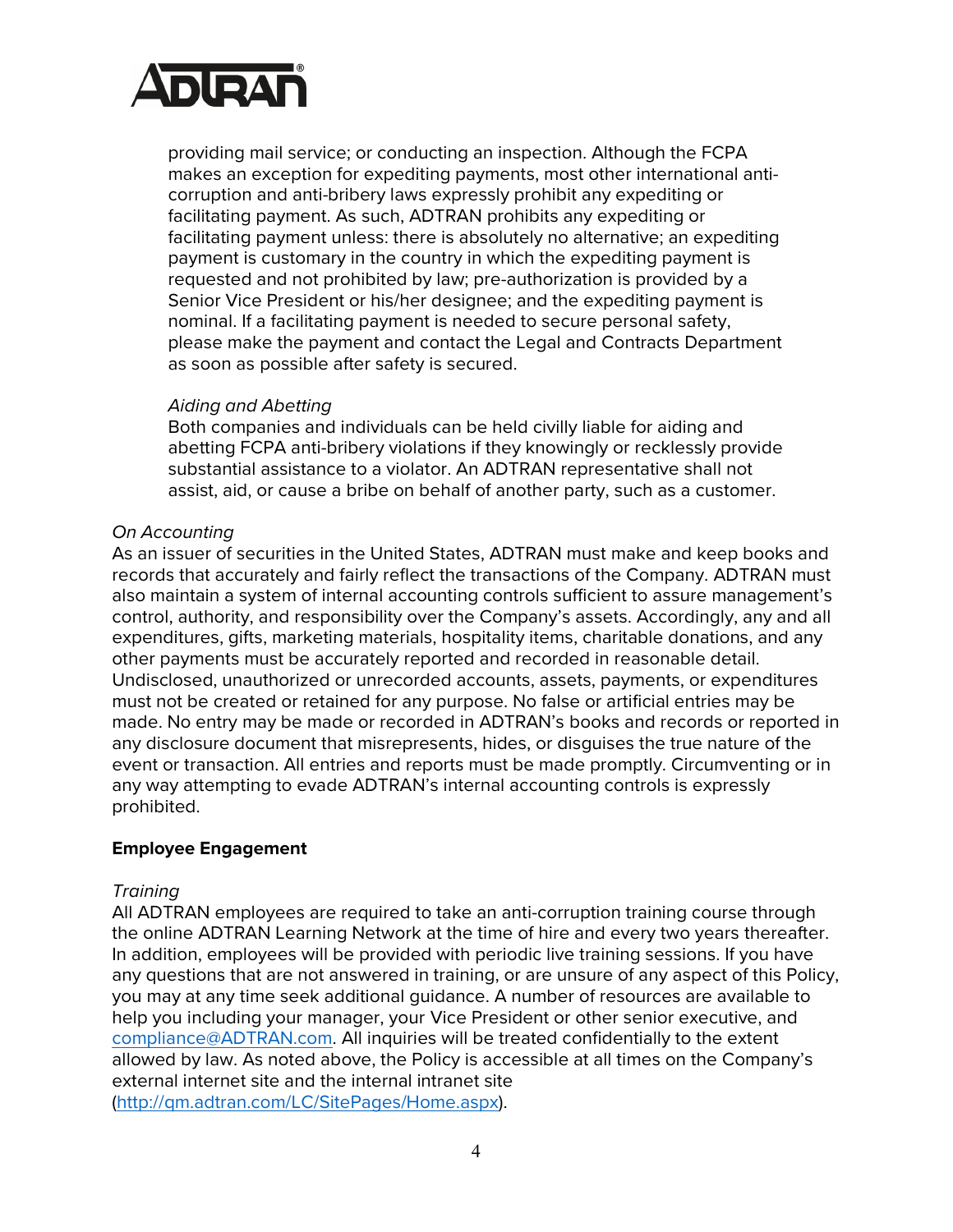

## *Reporting*

ADTRAN both requires and encourages you to report actual or potential violations of the Policy. If you are aware of conduct that you reasonably believe may violate the Policy, you are responsible for reporting it. Reporting a potential violation demonstrates your sense of commitment, responsibility, and fairness to ADTRAN's customers, shareholders, business associates, and your fellow employees. ADTRAN offers an Ethics and Compliance Hotline to report potential violations of this Policy. The hotline is managed by Red Flag Reporting, a third-party provider that allows employees to anonymously report concerns of potential improper activities within the workplace. Any concerns regarding potential or actual violations of the Policy should be reported to Red Flag Reporting through the following means:

Online: [https://www.redflagreporting.com](https://www.redflagreporting.com/) (client code: ADTRAN)

Phone: 1.888.723.8726 (available 24 hours a day, 7 days a week)

Reporting potential Policy violations helps to safeguard the reputation and assets of the Company. Your report will be investigated confidentially, and you will be protected from retaliation.

## **Monitoring**

### *Auditing*

ADTRAN commits to ensuring its policies and practices are effective at preventing and detecting any corrupt activities conducted on its behalf. To that end, ADTRAN conducts an internal audit managed by the Quality Department every two years to ensure that this Policy is followed. If the regular audit determines any areas for improvement, the Legal and Contracts Department will be responsible for facilitating increased compliance through additional trainings, awareness programs, or any other measures as recommended by the Quality Department.

In addition, the Legal and Contracts Department shall evaluate this Policy every two years to confirm the Policy meets or exceeds recommended guidelines for those anticorruption and anti-bribery laws applicable to ADTRAN at the time of evaluation.

### *Self-Reporting*

In the event that any corrupt activities are determined to have been attempted or accomplished in violation of any applicable laws and/or the Policy, the ADTRAN Legal and Contracts Department, in coordination with the Chief Financial Officer, Chief Executive Officer, and Board of Directors, is responsible for promptly conducting a thorough review of the nature, extent, origins, and consequences of the misconduct, and promptly disclosing the activities to the relevant parties and officials as necessary to ensure the Company's exposure is minimized and any penalties mitigated. The ADTRAN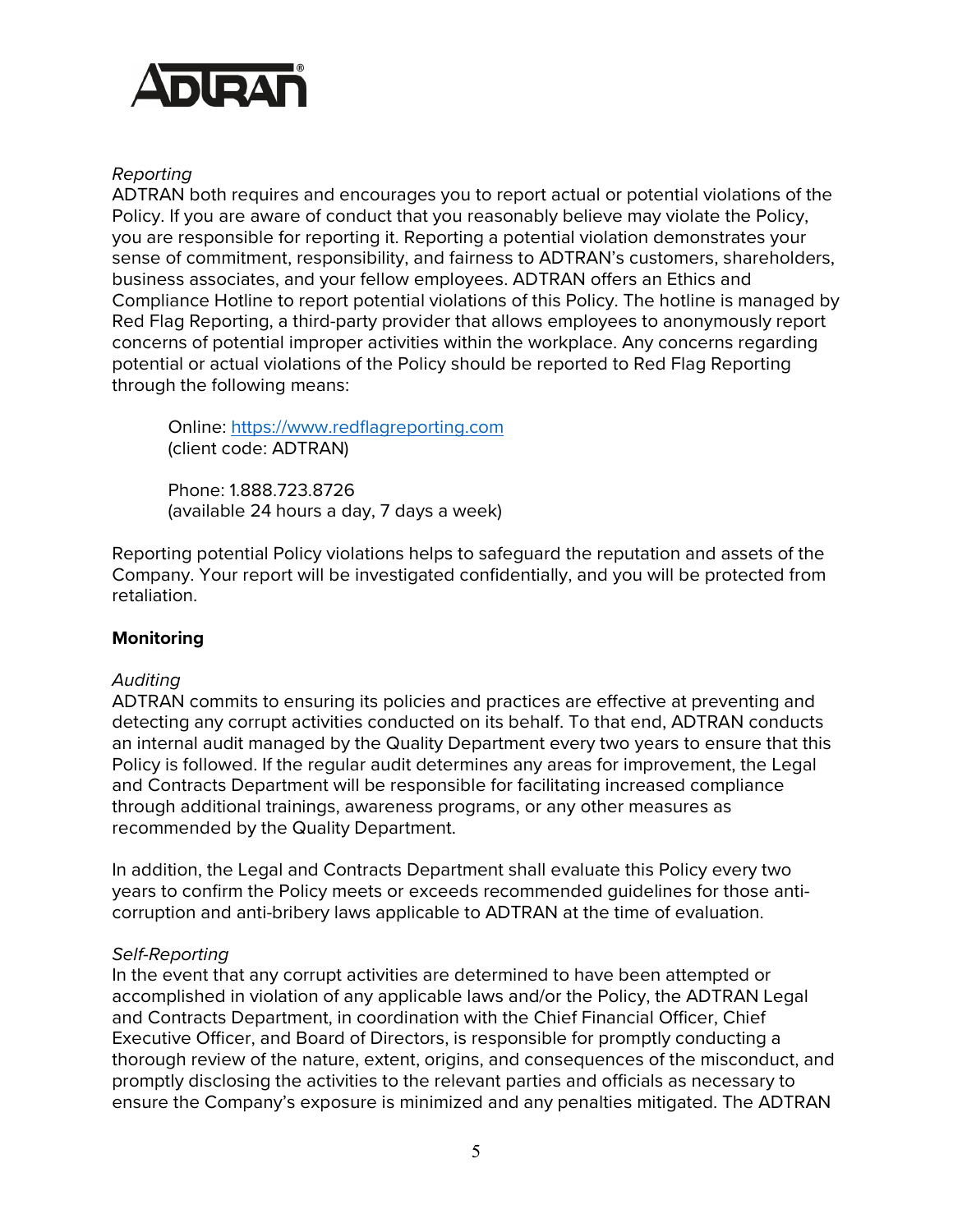

Legal and Contracts Department, in coordination with the Chief Financial Officer, is responsible for implementing remedial measures aimed at preventing any such corrupt activities from recurring.

### **Mergers and Acquisitions**

In the event of a merger, acquisition, or any other change in ownership structure such that ADTRAN becomes sole shareholder or parent company for another entity, ADTRAN is committed to ensuring that all new representatives of the Company comply with the Policy.

In any due diligence process conducted prior to a merger or acquisition, ADTRAN personnel will include an anti-corruption and anti-bribery section to determine the status of a target entity's compliance with governing anti-corruption and anti-bribery laws for the previous five years (at a minimum). In the event that any adverse practices are discovered, ADTRAN will move promptly to either terminate the proposed merger or acquisition, or properly assess, remediate, and disclose any activities in violation of governing laws.

If a merger or acquisition successfully occurs, ADTRAN will ensure that the Policy applies as quickly as is practicable to the newly acquired business or merged entity. Similarly, ADTRAN will work promptly to ensure all directors, officers, and employees of the newly acquired business or merged entity are trained on the Policy. The new structure, as representatives of ADTRAN, shall then be subject to the periodic training and auditing requirements of ADTRAN, along with all other provisions in the Policy.

### **Additional United States Laws**

You should be aware that there are bribery and corruption concerns with private commercial entities (non-governmental entities) that may violate other laws, such as the FCPA's accounting provisions, anti-money laundering laws, the Travel Act, and other federal or foreign laws. Any type of corrupt payment or corrupt activity carries a risk of exposure and prosecution. All such activities are strictly prohibited and, if reasonably suspected, must be reported pursuant to the Reporting guidelines above.

### *Money Laundering*

Money laundering is the process of making illegally-gained proceeds appear legal. Many FCPA cases also involve violations of anti-money laundering statutes, such as the Money Laundering Control Act of 1986. If you deal directly with customers or vendors, the following may be indications of potential money laundering and should be reported immediately:

Attempts to make large payments in cash Reluctance to provide detailed information about the business Documentation that cannot be verified Avoidance of recordkeeping requirements